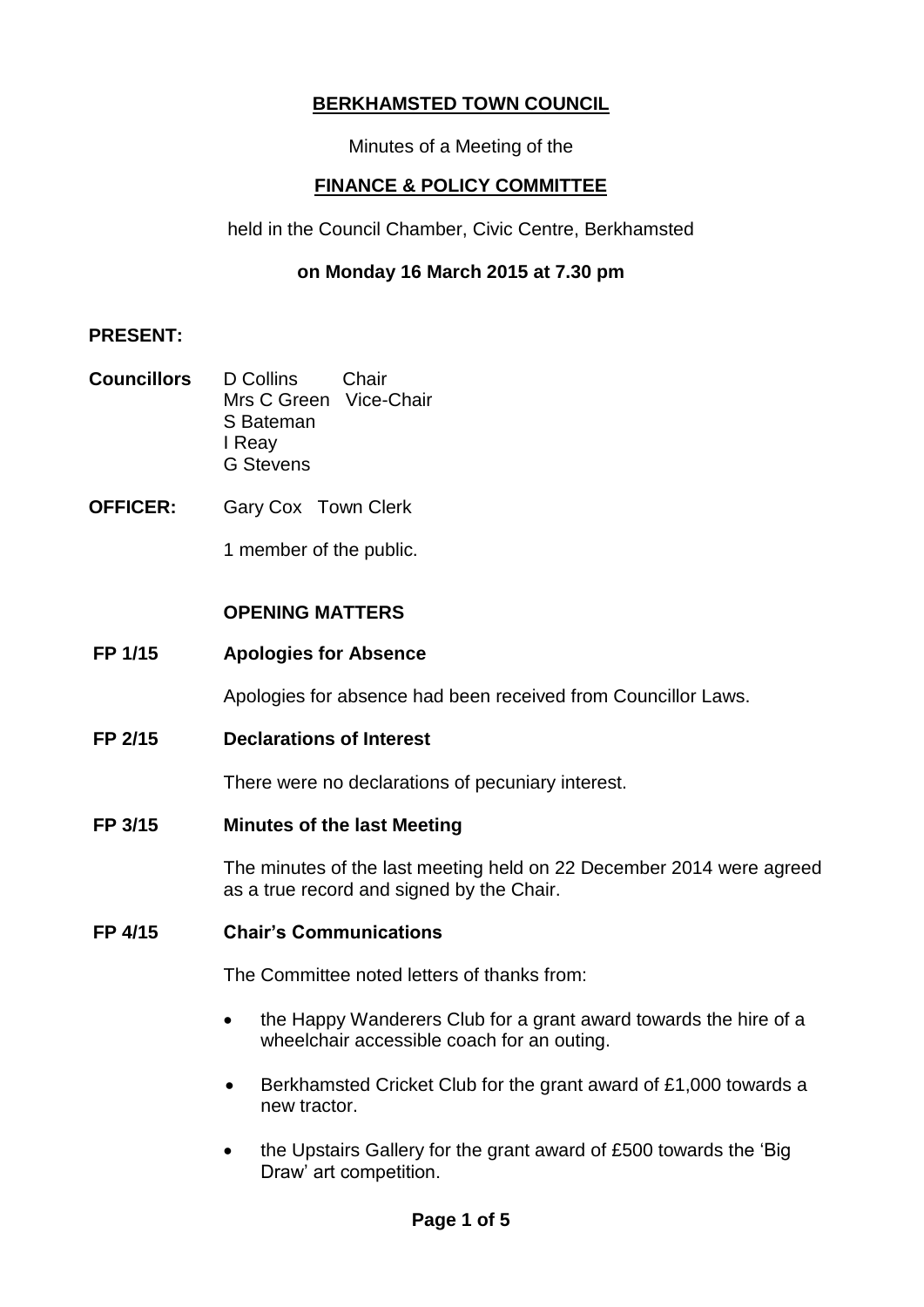The Committee also noted that the Dacorum Health and Wellbeing Partnership has funding available for non-profit making organisations that promote physical activity and healthy weight and improving mental health and emotional wellbeing.

### **FP 5/15 Public Participation**

There was no public participation.

# **FINANCIAL MATTERS**

**FP 6/15** The Committee noted that for the financial year up to 1 March, grant awards of £4,338.30 had been made from the budget of £10,000.

#### **FP 7/15 Grant Applications**

i The Committee considered an application from Northchurch United Charities for £450 towards funds for distribution to the elderly, residents of very limited means and local clubs.

> Following discussion, it was unanimously **RESOLVED** to make a grant of £350 to Northchurch United Charities. **Action: Town Clerk**

- ii The Committee unanimously **RESOLVED** to make a grant of £633 to Age UK Dacorum for towards opening a Sunday afternoon Tea Club in Berkhamsted for older people and their carers. **Action: Town Clerk**
- iii The Committee considered an application from Berkofest for a grant of £1,000 towards a website to market and provide information about the Festival.

Following discussion, it was unanimously **RESOLVED** to make a grant of £500 to Berkofest.

The Committee suggested that Berkofest also be advised to contact the Borough Council's Tourism Officer for further support on promoting the event. **Action: Town Clerk**

iv The Committee **RESOLVED** to make a grant to Berkhamsted Litter Pickers for a grant of £360 for equipment for new volunteers. **Action: Town Clerk**

#### **FP 8/15 Request for Support for Magpas**

Following discussion, the Committee **RESOLVED** not to make a financial contribution to Magpas, a charity providing air ambulance support in the East of England.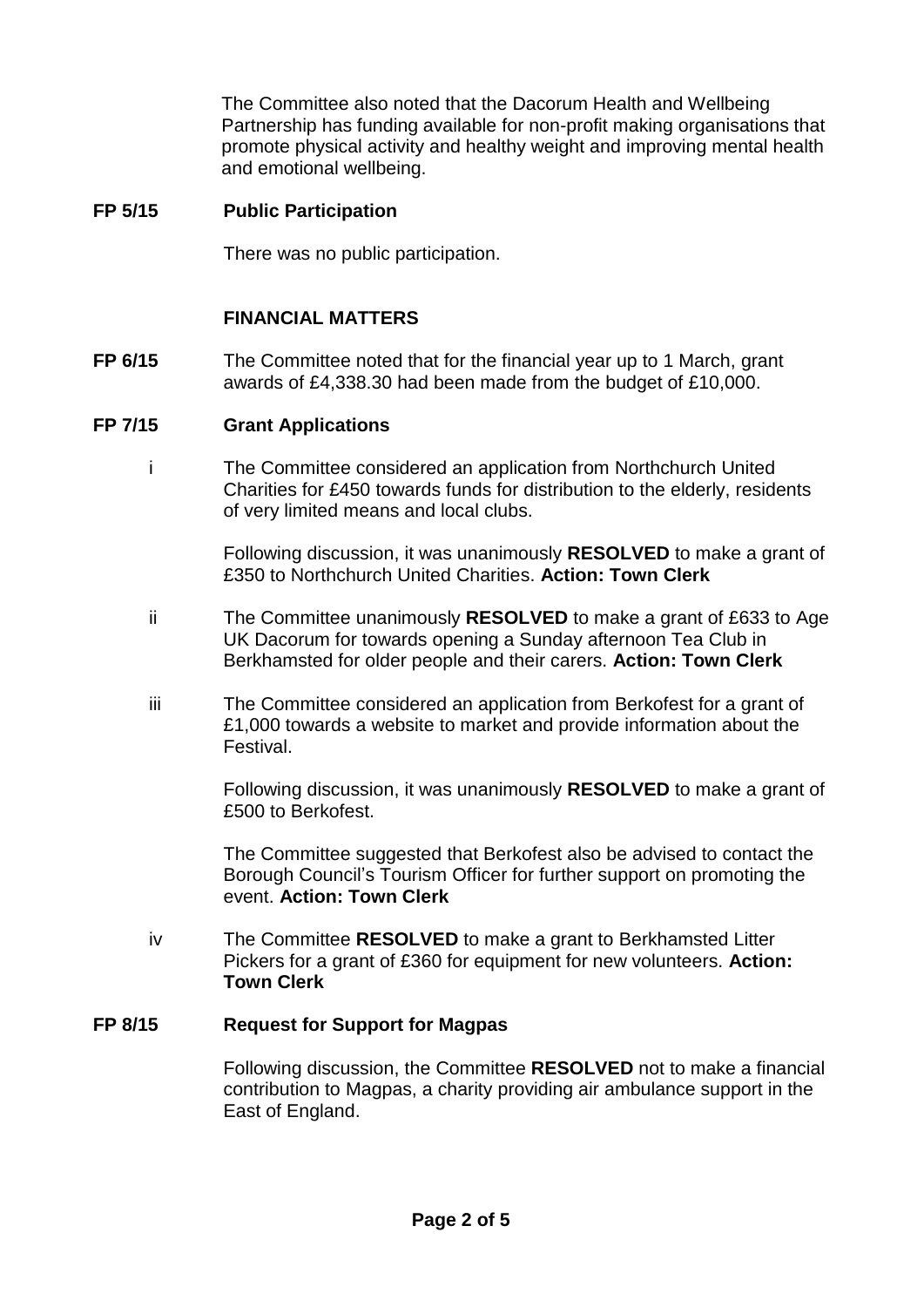# **FP 9/15 HAPTC and NALC subscriptions**

It was noted that the Town Council subscriptions to HAPTC and NALC for 2015/16 have been calculated correctly at £1,894.33.

## **FP 10/15 Statement of Internal Control**

The Committee reviewed the draft Statement of Internal Control for 2014/15 and, subject to one change, agreed the draft should go to Full Council for approval.

### **FP 11/15 Income and Expenditure**

The Committee noted that Councillors D Collins and Stevens had reviewed the detailed income and expenditure records for the period 1 December 2014 to 28 February 2015 and were satisfied that the Income and Expenditure Report was correct.

The Committee noted the Income and Expenditure report and that the anticipated deficit at year end was £43,645; and that this higher than budgeted deficit was the result of additional approved expenditure towards the repair of Church Lane Cobbles, the repairs and widening of the canal towpath and the costs of the West Ward by-election.

#### **FP 12/15 Investments**

- i The Committee endorsed the decision to re-invest the maturing £80,000 bond with Saffron Building Society into a further one-year tracker bond with that Society.
- ii The Committee noted the Town Council's cash, forecast cashflow and investment position at 9 March 2015; and unanimously **RESOLVED** to transfer the Nat West Business Reserve Account of £54,897 into a cash account for the short-term, to secure 2015-16 cashflow, pending receipt of the 2015/16 precept payment from DBC. **Action: Town Clerk**

# **POLICY MATTERS**

### **FP 13/15 New Local Council Award Scheme**

The Committee noted that NALC has replaced the Quality Council scheme with a new Local Council Award Scheme.

Following discussion, the Committee agreed that the Town Council would not register for the Award Scheme at this time; and would review whether to register as more information and any benefits of the Scheme became clearer.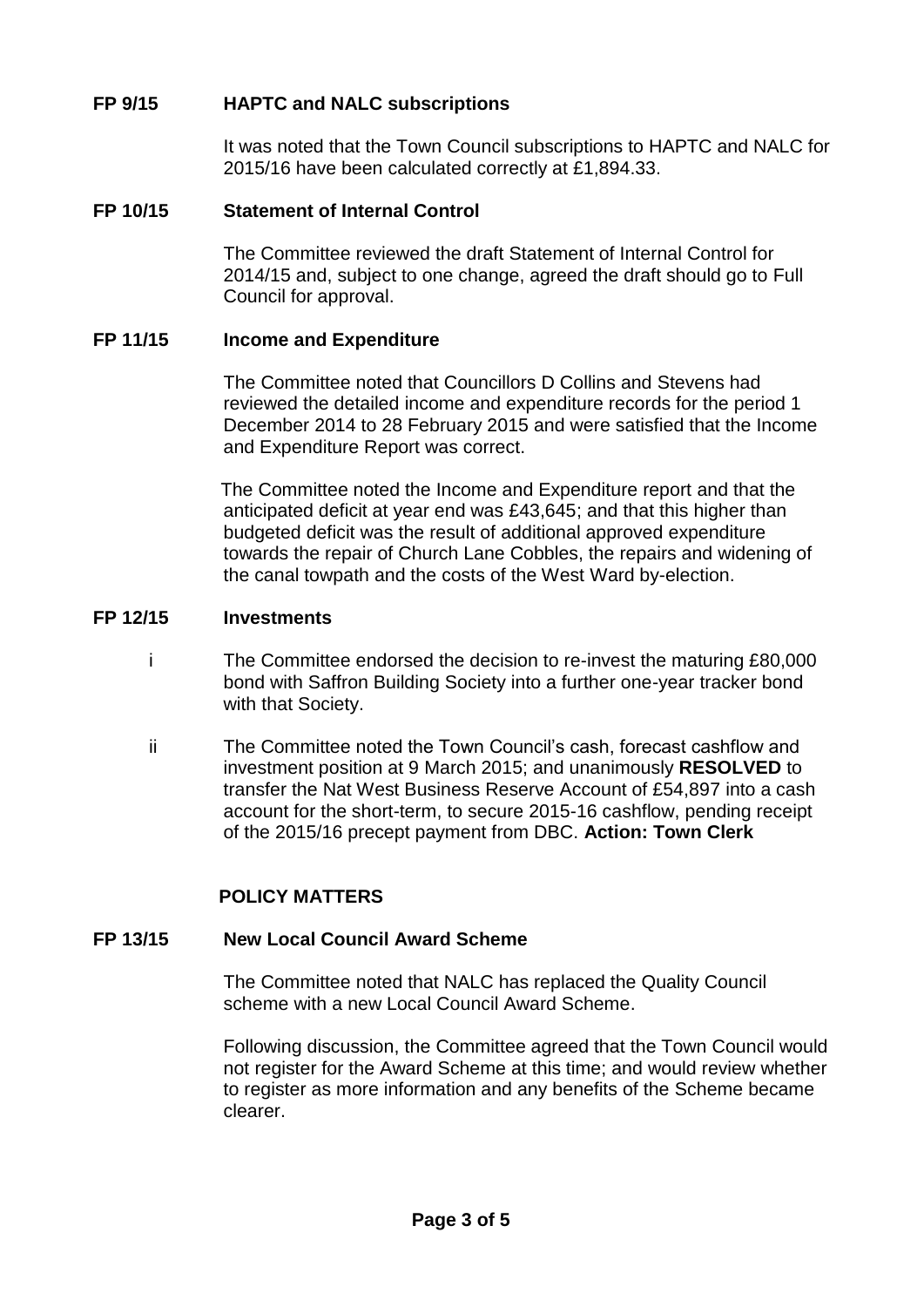# **FP 14/15 Loyalty Cards**

The Committee considered a proposal from a resident to introduce a local loyalty card for Berkhamsted and agreed the proposal should be forwarded to the Chamber of Commerce to consider. **Action: Town Clerk**

# **WORKING PARTY REPORTS**

#### **FP 15/15 Festival of Light**

- i The Committee noted the minutes of the Festival of Light Committee meeting held on 10 February 2015.
- ii In discussion, the Committee agreed that The Lions Club should not be charged for half of the Town Council's rental cost for the hire of the Civic Centre for the Festival of Light; and unanimously **RESOLVED** that the £127 share of rental for the 2104/15 event should be refunded to the Lions Club.

### **YOUTH MATTERS**

#### **FP 16/15 Youth Town Council**

The Committee noted the minutes of the Youth Town Council meetings held on 21 January 2015 and 25 February 2015.

The Town Council thanked the members of the Youth Town Council for providing its report at the recent Annual Town Meeting.

### **Part 2 Closed Session – Exclusion of the Press and Public**

#### It was **RESOLVED**

That under Section 1 of the Public Bodies (Admission to Meetings) Act 1960 the public and press be excluded during the items in Part II of the agenda for this meeting, because it is likely that publicity would prejudice the public interest by reason of the confidential nature of the business or for other special reasons stated in the resolution, arising from the nature of the business or proceedings.

#### **FP 17/15 Support Services Group**

The Committee received and adopted the minutes of the Support Services Group meeting held on 13 January 2015.